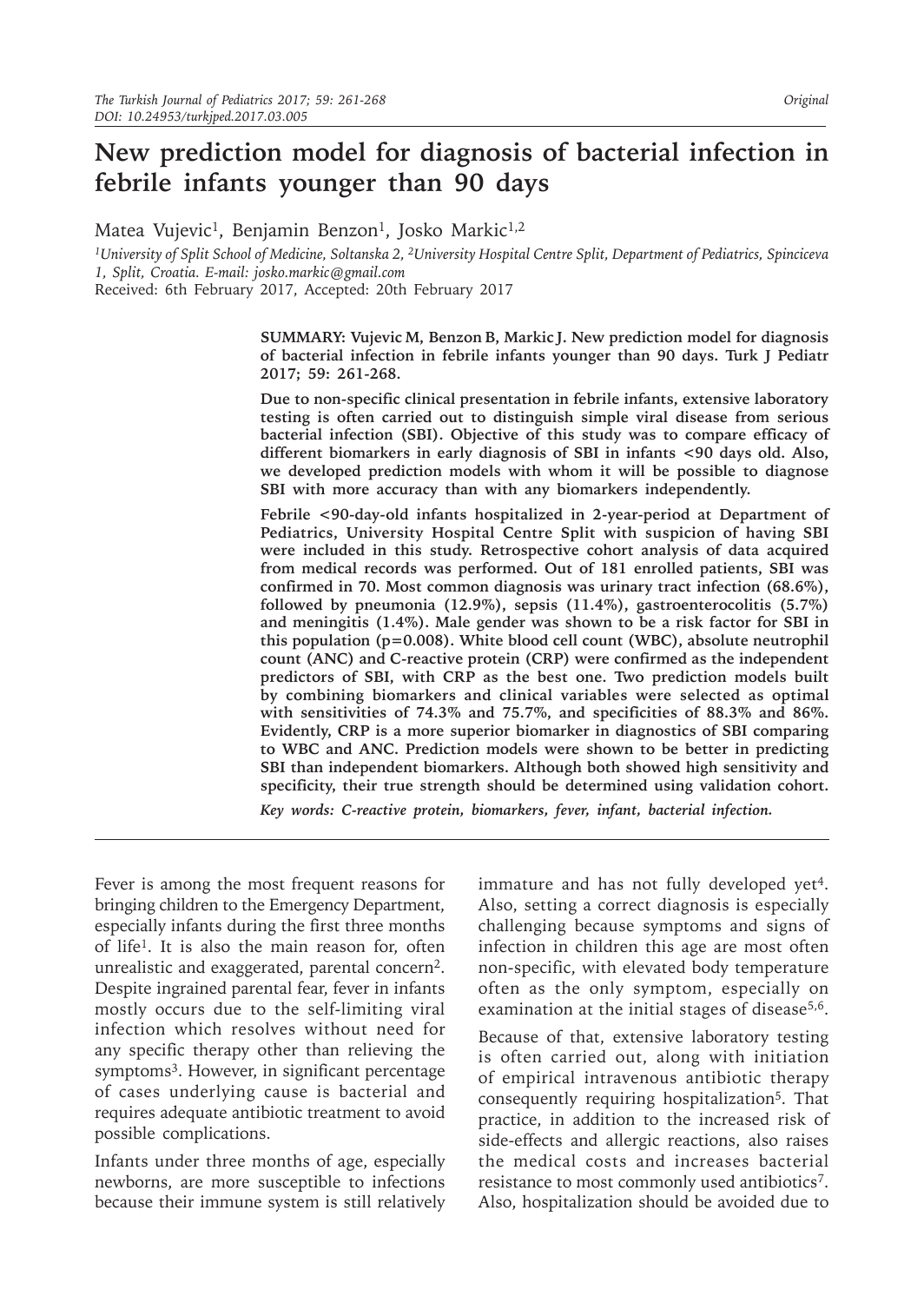the fact that infants are prone to the hospitalacquired infections during their stay. Therefore, it is necessary, during diagnostic workup, to successfully single out those febrile infants suffering from bacterial infections, especially serious bacterial infections (SBI), and start treating them with antibiotics on time.

Primary objective of this study was to compare efficacy and diagnostic value of white blood cell count (WBC), absolute neutrophil count (ANC), and C-reactive protein (CRP) in the early diagnosis of SBI in febrile infants younger than 90 days. Also, secondary objective was to develop a prediction model with whom it will be possible to diagnose SBI with more accuracy than using any of the biomarkers independently.

## **Material and Methods**

This retrospective cohort study was performed at the Department of Pediatrics of the University Hospital Centre, Split. The Ethics Committee of the University Hospital Centre, Split approved the study (No. 2181-147- 01/06/J.B.-16-2) and the parents of the enrolled infants were contacted and signed informed consent. The study included febrile infants aged 0-90 days, who were hospitalized between January 1<sup>st</sup>, 2014 and December 31<sup>st</sup>, 2015 with suspicion of having SBI. Other inclusion criteria were gestational age  $\geq$  37 weeks and rectally measured body temperature  $\geq 38^{\circ}$ C during the last 24 h. Exclusion criteria were antibiotic treatment during the previous 48 h, previously known immunodeficiency, vaccination during the 5 days before admission, chronic diseases and conditions in medical history and transfer from other medical institutions.

Based upon medical charts review, patients were divided into two groups: a group of patients with serious bacterial infection (SBI) and a group of patients without a serious bacterial infection (nonSBI). The SBI group included patients who met the same criteria for SBI already described in previous studies. Those criteria were: (a) sepsis/bacteremia microbiologically confirmed by positive blood culture or bacterial meningitis diagnosed by positive cerebrospinal fluid culture; (b) urinary tract infection (UTI) confirmed by positive urine culture  $(>10<sup>5</sup>$  colony forming units/ml of a single microorganism in a sample collected by sterile method); (c)

chest radiographic features consistent with pneumonia (lobar consolidation or an infiltrate) confirmed by pediatric radiologist; (d) bacterial gastroenteritis confirmed by positive stool culture; (e) cellulitis with an appropriate physical examination<sup>8,9</sup>. Patients with other discharge diagnoses were included in the nonSBI group. None of the patients received pneumococcal or meningococcal vaccine.

By using available medical records, for each enrolled patient a series of data were collected: gender, birth weight and birth length, age at the time of admission, body weight and length, maximum measured body temperature and the results of tests performed at the time of admission, including complete blood count (CBC) with differential, CRP, blood cultures, urine cultures, coprocultures, cerebrospinal fluid cultures and the results of viral antigen isolation from blood samples, stool or nasopharyngeal lavage (RSV, rotavirus and adenovirus). Using WBC and the number of segmented and nonsegmented neutrophils, absolute neutrophil count (ANC) was calculated for each patient with the following formula:

ANC=0.01xWBC x (non-segmented neutrophils (%) + segmented neutrophils (%)

# *Statistical analysis*

Differences between continuous variables were tested for statistical significance using Mann Whitney test. The values of categorical variables were compared between groups using Chi-square test. For all statistical calculations, the value of  $p < 0.05$  was considered statistically significant. Optimal sensitivity and specificity of biomarkers were determined from the ROC curves using Youden indicator. Positive (LR+) and negative (LR-) likelihood ratios were also used as a measure of diagnostic usefulness. ROC analysis and Mann Whitney test were carried out using GraphPad Prism 7.6 (GraphPad Software, La Jolla, California, USA). Logit function was used for logistic regression and the best model was chosen by information theoretic approach using Akaike information criterion (AIC). Logistic regression was performed using XLSTAT application (Addinsoft, New York, NY, USA).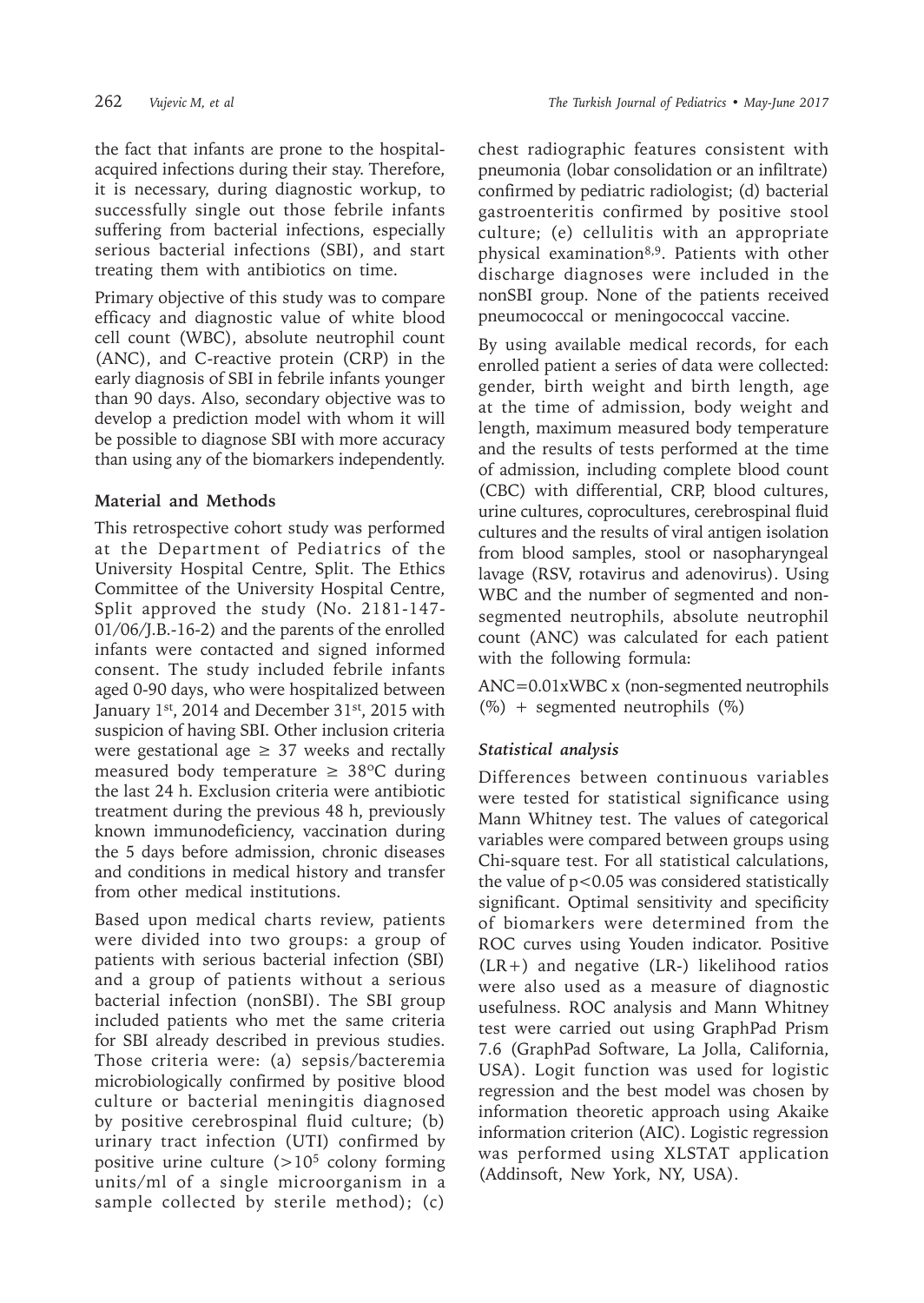#### **Results**

During the observed period of time, 5141 children aged 0-18 years were hospitalized and 790 of them (15.4%) were infants up to 90 days old. Of them, 187 (23.7%) were hospitalized for febrile illness with suspicion of having SBI. Having met the inclusion criteria and none of exclusion criteria, 181 of them were included in the study.

Based upon the discharge diagnoses, subjects were allocated to SBI group (n=70) or nonSBI group (n=111). No subjects remained unallocated.

Table I shows demographic characteristics of study groups and they were comparable for age, body weight and body length. Significant predominance of male gender was found in SBI group. Statistically significant difference between the groups was also found for birth weight and birth length.

The most common diagnosis in SBI group was



**Fig. 1.** Display of biomarker findings and maximum measured body temperature by subject groups using box and whiskers plot

**(a)** White blood cell count is higher in SBI group (median 15.2 x109/L, IQR 10.40-18.73 in SBI group as opposed to median 10.2 x109/L, IQR 7.30-12.80 in nonSBI group; p<0.0001) **(b)** Absolute neutrophil count is higher in SBI group (median 6.97 x109/L, IQR 4.21-10.98 in SBI group as opposed to median 3.66 x109/L, IQR 2.32-5.18 in nonSBI group; p<0.0001) **(c)** C-reactive protein (CRP) level is higher in SBI group (median 35.7 mg/L, IQR 14.25-100.2 in SBI group as opposed to median 4.2 mg/L, IQR 1.7-11.9 in nonSBI group; p<0.0001) **(d)** Maximum measured body temperature is statistically significantly higher in SBI group (median 38.9°C, IQR 38.4-39.3 in SBI group as opposed to median 38.5°C, IQR 38.3-39.0 in nonSBI group; p=0.0257)

SBI – serious bacterial infection group; nonSBI – patients without serious bacterial infection group; IQR – interquartile range

urinary tract infection (68.6%), followed by sepsis (11.4%), meningitis (1.4%), pneumonia (12.9%) and gastroenterocolitis (5.7%). The most common isolated causative pathogen was *Escherichia coli*, which was found in 81.3% of patients with urinary tract infection and in 60% of all patients in SBI group. Other isolated pathogens were: beta-hemolytic group B Streptococcus (GBS, *Streptococcus agalactiae*), *Enterobacter cloacae, Klebsiella pneumoniae* (ESBL+), *Pseudomonas aeruginosa*, methicillin-resistant *Staphylococcus epidermidis* (MRSE), unfermentable gram-negative bacilli and coagulase-negative *Staphylococcus sp.*

In the SBI group, WBC, ANC, CRP and maximum measured body temperature were found statistically significantly elevated (Fig. 1). Sensitivity, specificity and the calculated optimal cut-off value of biomarkers and maximum measured body temperature are shown in Table II. CRP proved to be the most useful biomarker for differentiation between SBI and nonSBI groups, with both sensitivity and specificity of 80% at the cut-off value of 13.3 mg/L. The diagnostic values of biomarkers and maximum measured body temperature are shown using ROC curves (Fig. 2).

The secondary objective of this study was, using a combination of studied biomarkers and demographic indicators, to develop a prediction model in which we followed the principle of



**Fig. 2.** Diagnostic value of biomarkers and maximum measured body temperature in predicting serious bacterial infection shown using receiver operating characteristic (ROC) curves

**(a)** AUC for white blood cell count is 0.74 (95%CI 0.66- 0.82), **(b)** AUC for absolute neutrophil count is 0.76 (95%CI 0.69-0.83), **(c)** AUC for C-reactive protein (CRP) level is 0.83 (95%CI 0.77-0.9), **(d)** AUC for maximum measured body temperature is 0.6 (95%CI 0.51-0.69) AUC- area under the curve, CI- confidence interval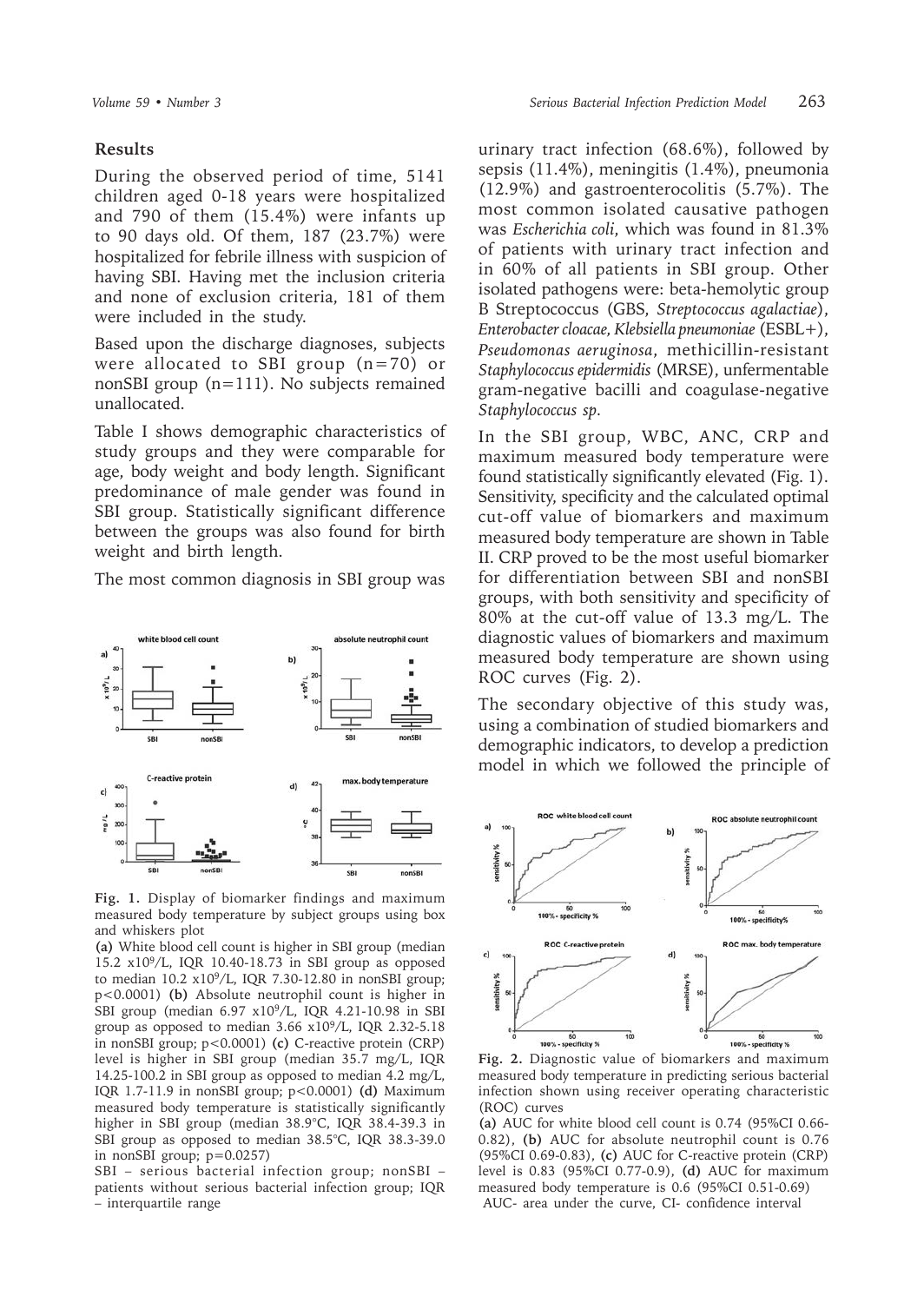parsimony, i.e. Ockham's razor, keeping in mind the future validation of this model. The model using a combination of CRP, WBC, gender and maximum measured body temperature was the one with the greatest Akaike weight. However, model with same variables, just without maximum measured body temperature, is equally good. Given sample size, we were not able to decisively show whether maximum measured body temperature adds more accuracy to the simpler model or it is just a superfluous variable (Table III and Table IV). Both models yielded similar diagnostic characteristics when applied to the patient cohort on which they were developed. More complex model (model No. 10) yielded LR+ of 6.35 (95% CI 3.25- 13.13) and LR- 0.29 (95% CI 0.47-0.17) at the cut-off value of 0.4 (40%) probability for SBI. Simpler model (model No. 8) showed LR+ of 5.4 (95% CI 3.02-11.83) and LR- of 0.28 (95% CI 0.45-0.16) at the cut off value of 0.36 (36%) probability for SBI.

### **Discussion**

The aim of this study was to determine the diagnostic value and effectiveness of the most common biomarkers in clinical practice. We have shown that WBC, ANC and CRP are significantly higher in the group of infants who suffer from SBI, compared to those without SBI. The CRP seems to have higher diagnostic value than ANC and WBC. Various studies confirm our results that CRP poses greater diagnostic value versus WBC<sup>8,10-12</sup> and ANC<sup>10,13</sup>. Only one study has shown better performance of ANC than CRP.<sup>14</sup>

The optimal WBC cut-off value of  $13.4x10^9/L$ determined in this study is somewhat lower

than the value  $15x10^9/L$  commonly used in other studies<sup>8,10,11,13,15-18</sup>. However, with its sensitivity of 60% and specificity 83%, the WBC in this study proved to be more sensitive and equally specific, comparing to results from those studies. Still, our results also confirm that it does not have sufficient diagnostic value to be used independently as a predictor of SBI and it is recommended to be used in combination with other biomarkers. With standalone use, 40% of children would be a falsely classified as negative for SBI.

Similar conclusion goes for ANC, as well. ANC has shown the diagnostic value similar to that of WBC, but slightly more sensitive, with a sensitivity of 65.7% and specificity of 81% for the cut-off value 5.7x109/L. Diagnostic value coincides with the results of studies conducted by other researchers, but using the cut-off values of 10000/ mm3 and 10600/ mm3. 13,14

Given that there is no consensus on the specific cut-off value for CRP that should be used to distinguish high and low risk of SBI in infants with fever, each author chooses the value to be used. Typically, in studies it varies in the range from 20 to 70 mg/ $L^{19}$ , provided that for the population up to 90 days old most frequently used value is 20 mg/L<sup>8,11,12,20</sup>. Our cut-off value of 13.3 mg/L is somewhat lower than theirs, but close to the one used in a research by Zarkesh et al.10, whose diagnostic value of CRP (sensitivity 81.6% and specificity 89.8%) shows results comparable to ours.

Similar applies to the maximum measured body temperature. Different cut-off values which are considered a fever in various studies also represent a problem<sup>21</sup>. Although this study demonstrates that fever is statistically

**Table I.** Demographic Characteristics of Study Subjects (n=181).

|                           | <b>SBI</b><br>$(n=70)$ | Non-SBI<br>$(n=111)$   | P value |
|---------------------------|------------------------|------------------------|---------|
| Gender (male, female) (%) | 71.14%, 27.14%         | 53.15%, 46.84%         | 0.008   |
| Age $(days)*$             | 46.50 (20.00 to 72.00) | 47.00 (29.00 to 70.00) | 0.41    |
| Body weight $(g)^*$       | 4950 (4088 to 5985)    | 4780 (4250 to 5600)    | 0.53    |
| Body length (cm)*         | 57.25 (54.00 to 60.00) | 57.00 (54.00 to 60.00) | 0.51    |
| Birth weight $(g)^*$      | 3800 (3325 to 4103)    | 3470 (3120 to 3800)    | 0.0011  |
| Birth length (cm)*        | 52.00 (50.00 to 53.00) | 51.00 (50.00 to 52.00) | 0.025   |

SBI: serious bacterial infection group; Non-SBI: patients without serious bacterial infection group; IQR: interquartile range. Data is presented as median (IQR)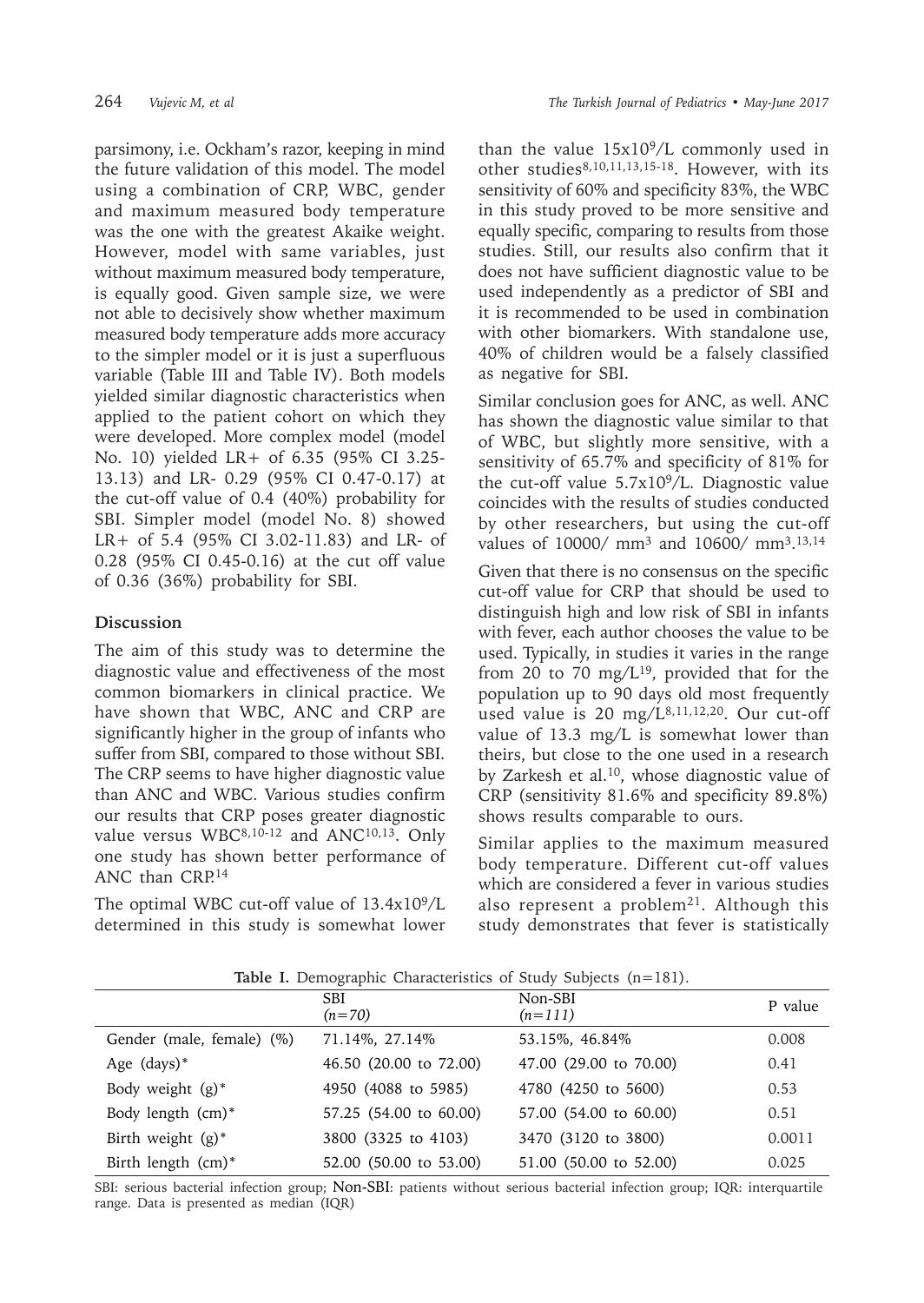|                           |                     |                            | Table II. Diagnostic Properties of Biomarkers and Maximum Measured Body Temperature. |                   |                       |
|---------------------------|---------------------|----------------------------|--------------------------------------------------------------------------------------|-------------------|-----------------------|
|                           |                     |                            |                                                                                      |                   | Likelihood ratios     |
| Biomarker                 | Cut-off value       | Sensitivity (95% CI)       | Specificity (95% CI)                                                                 | Positive          | Negative              |
| White blood cell count    | $13.4 \times 10$    | $60\%$ $(47.59 - 71.53\%)$ | 82.88% (74.57-89.37%)                                                                | $3.5(1.87-6.72)$  | $0.48$ $(0.38 - 0.7)$ |
| Absolute neutrophil count | $5.7 \times 10^9$ / | 65.71% (53.4-76.65%)       | 81.08% (72.55-87.89%)                                                                | $3.4(1.9-6.33)$   | $0.42(0.26-0.64)$     |
| C-reactive protein        | 13.3 mg/L           | 80% (68.73-88.61%)         | 80.81% (71.54-87.14%)                                                                | $4.02 (2.4-6.89)$ | $0.25(0.13-0.44)$     |
| Maximum body temperature  | 38.85 °C            | 51.43% (39.17-63.56%)      | 72.07% (62.76-80.17%)                                                                | 1.84 (1.05-3.2)   | $0.67(0.45 - 0.97)$   |
| CI: confidence interval   |                     |                            |                                                                                      |                   |                       |

significantly higher in infants with SBI, maximum measured body temperature as an independent indicator has poor diagnostic predictive value. Similar results are shown in a French study22. However, in conjunction with other biomarkers, it still contributes to improving the accuracy of detection of SBI.

In the studied population of hospitalized children, the most frequent SBI was urinary tract infection, with the most common isolated causative pathogen being Escherichia coli. This is consistent with results of previously published studies<sup>9,10,21,23,24</sup>.

Our results have showed significant predominance of male gender in SBI group, with male to female ratio 2.6:1, as opposed to nonSBI group where gender is equally distributed. These findings imply that male gender is a risk factor for the development of SBI in infants up to 90 days old. Other authors suggest a similar conclusion<sup>1,22,25-27</sup>, so it is important to take gender into consideration during the evaluation of febrile infants. Although most studies found no link between gender and SBI10,12,20,28-31, that discrepancy should be considered from the epidemiological and population point of view. These studies were generally carried out in countries with widespread circumcision of young boys. Various previous studies have shown that this process significantly, up to 10 times, reduces the incidence of urinary tract infections in infants younger than three months<sup>32-35</sup>. As our research, as well as others9,10,21,23,24, showed that urinary tract infection is the most common SBI in this population of children, we believe that is the cause of discrepancy in the results. Therefore, uncircumcised boys aged up to three months, such as our patients, are at increased risk for the development of SBI. Also, the reason may be a relatively small sample size in this study.

The differences in birth weight and length between the groups, although statistically significant, might reflect that males are overrepresented in SBI group so we do not think that they play a role in risk stratification. This conclusion is in accordance with the results of other studies<sup>9,27</sup>.

Given the non-specific clinical presentation, invasiveness of the current diagnostic gold standards and the need for an early start of antibiotic treatment in infants where it is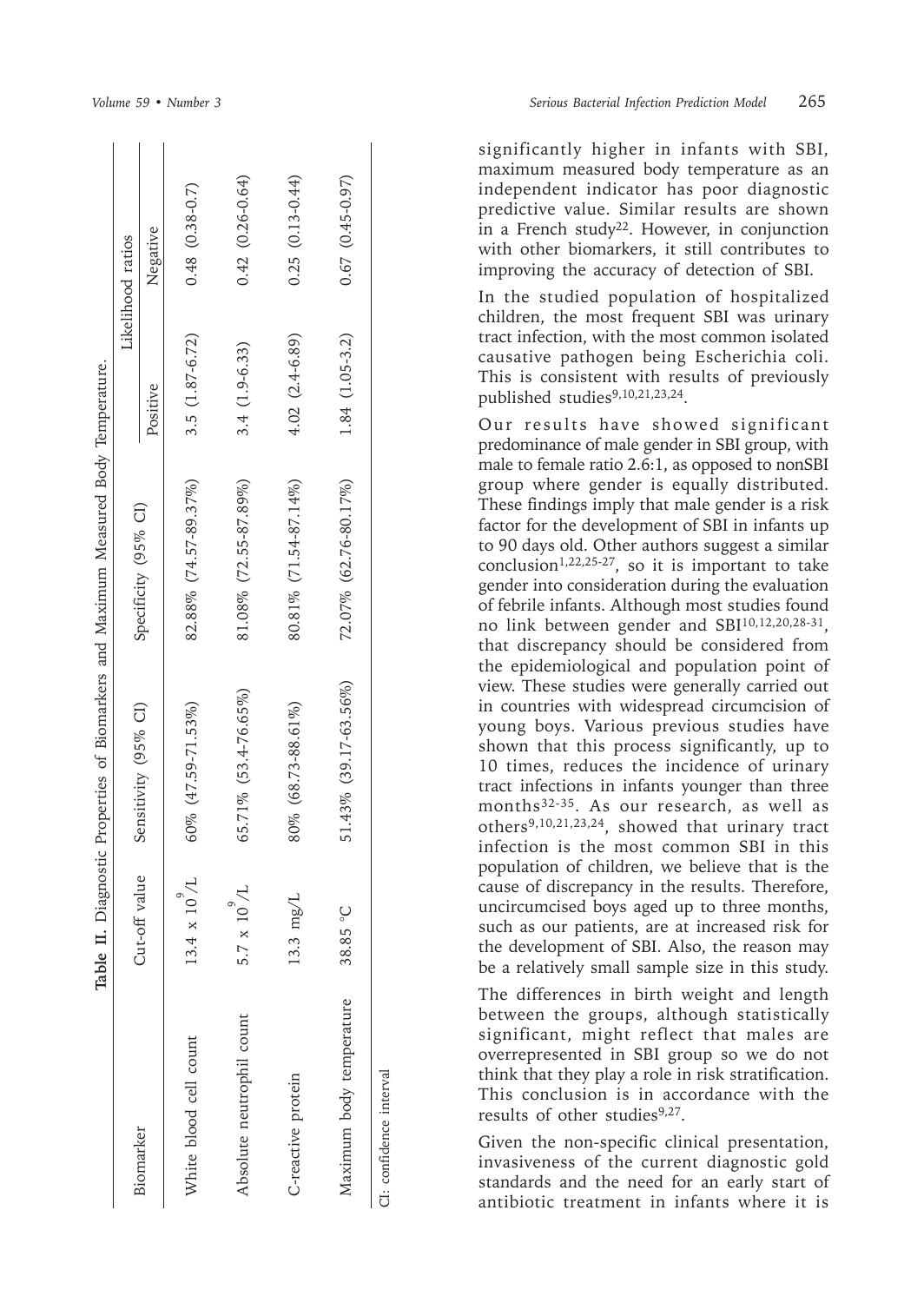| Model no.      | Model variables                | Deviance | AIC    | Number of<br>variables | $\triangle AIC$ | wAICi                  | Evidence<br>ratio   |
|----------------|--------------------------------|----------|--------|------------------------|-----------------|------------------------|---------------------|
| 1              | <b>WBC</b>                     | 210.04   | 214.38 | 1                      | 38.86           | $1.265 \cdot 10^{-9}$  | $2.74 \cdot 10^8$   |
| 2              | ANC                            | 213.06   | 217.06 | 1                      | 41.54           | $3.309 \cdot 10^{-10}$ | $1.05 \cdot 10^{9}$ |
| 3              | <b>CRP</b>                     | 181.24   | 185.24 | 1                      | 9.72            | 0.003                  | 129                 |
| $\overline{4}$ | CRP, gender                    | 177.22   | 183.22 | 2                      | 7.69            | 0.007                  | 46.9                |
| 5              | CRP, WBC                       | 173      | 179.08 | 2                      | 3.55            | 0.059                  | 5.91                |
| 6              | CRP, ANC                       | 176      | 182.26 | 2                      | 6.74            | 0.012                  | 29                  |
| 7              | CRP, ANC, WBC                  | 173.07   | 181.07 | 3                      | 5.55            | 0.022                  | 16.1                |
| $8*$           | CRP, WBC, gender               | 167.78   | 175.78 | 3                      | 0.26            | 0.305                  | 1.14                |
| 9              | CRP, ANC, WBC,<br>gender       | 167.73   | 177.73 | 4                      | 2.21            | 0.115                  | 3.0                 |
| $10^*$         | CRP, WBC, gender,<br>Tmax      | 165.52   | 175.52 | 4                      | $\mathbf{0}$    | 0.347                  |                     |
| 11             | CRP, ANC, WBC,<br>gender, Tmax | 165.47   | 177.48 | 5                      | 1.96            | 0.130                  | 2.66                |

**Table III.** Optimal Model Selection Using Akaike Information Criterion (AIC).

WBC: white blood cell count, ANC: absolute neutrophil count, Tmax: maximum measured body temperature, ΔAIC: difference in AIC between considered model and model with minimum AIC, wAICi: Akaike weight. \*: models chosen as optimal

required, the role of biomarkers in the diagnosis of febrile infants up to three months of age is extremely important, primarily to distinguish between bacterial and viral infections. Although there are numerous biomarkers, some of the most commonly used being: WBC, ANC, CRP and procalcitonin (PCT), there is still no biomarker sufficiently sensitive and specific to determine with certainty whether the infant is suffering from SBI or not.

Therefore, the secondary objective of this study was, using a combination of evaluated biomarkers and demographic characteristics, to develop a prediction model which will be more efficient in diagnosing SBI. Keeping in mind the future validation of the model, we applied the principle of parsimony, i.e. Ockham's razor, and selected the models with the minimum number of parameters and maximum specificity and sensitivity. Two selected models were shown to be superior both in terms of model selection and LR+ when compared to CRP alone, thus suggesting their potential use as tools to confirm candidate diagnosis. On the other hand, LR- values are very similar between any of the models and CRP. However, in order to determine true diagnostic values of selected models and biomarkers (with their proposed cut-offs) a study on validation cohort should

be conducted.

CRP is a more superior biomarker in diagnostics of SBI comparing to WBC and ANC. Prediction models were shown to be better in predicting SBI than independent biomarkers. Although both showed high sensitivity and specificity, their true strength should be determined using validation cohort.

#### **REFERENCES**

- 1. Shin SH, Choi CW, Lee J-A, et al. Risk factors for serious bacterial infection in febrile young infants in a community referral hospital. J Korean Med Sci 2009; 24: 844-848.
- 2. Schmitt BD. Fever phobia: misconceptions of parents about fevers. Arch Pediatr Adolesc Med 1980; 134: 176.
- 3. Vorwerk C, Manias K, Davies F, Coats TJ. Prediction of severe bacterial infection in children with an emergency department diagnosis of infection. Emerg Med J 2011; 28: 948-951.
- 4. Arora R, Mahajan P. Evaluation of child with fever without source: review of literature and update. Pediatr Clin North Am 2013; 60: 1049-1062.
- 5. Biondi EA, Byington CL. Evaluation and Management of Febrile, Well-appearing Young Infants. Infect Dis Clin North Am 2015; 29: 575-585.
- 6. Bachur RG, Harper MB. Predictive model for serious bacterial infections among infants younger than 3 months of age. Pediatrics 2001; 108: 311-316.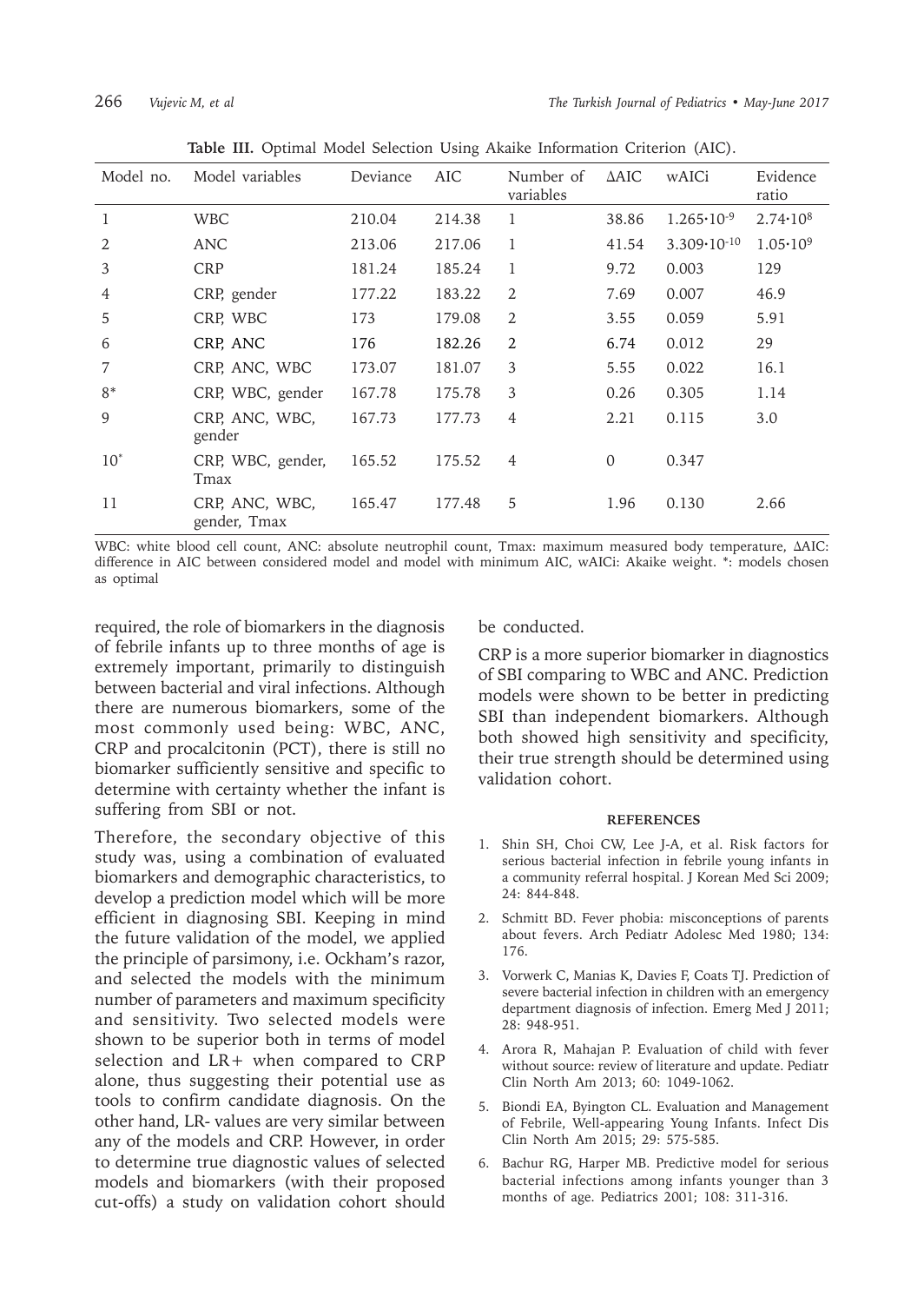|        |                  | Table               |               | IV. Parameters and Diagnostic Characteristics of the Best Models.                                                             |                  |                                     |                        |
|--------|------------------|---------------------|---------------|-------------------------------------------------------------------------------------------------------------------------------|------------------|-------------------------------------|------------------------|
| Model  |                  | Odds ratio for      |               | Sensitivity (%)                                                                                                               | Specificity (%)  |                                     | Likelihood ratio       |
|        | Parameter        | parameter (95% CI)  | Cut-off value | (95% CI)                                                                                                                      | $(95%$ CI)       | Positive (95% CI) Negative (95% CI) |                        |
| No. 10 | CRP              | 1.031 (1.016-1.046) | 40%           | 74.3 (62.4-84)                                                                                                                | 88.3 (80.8-93.6) | $6.35(3.25-13.13)$                  | $0.29(0.17 - 0.47)$    |
|        | <b>WBC</b>       | 1.142 (1.052-1.239) | probability   |                                                                                                                               |                  |                                     |                        |
|        | Gender<br>(male) | 2.734 (1.204-6.210) |               |                                                                                                                               |                  |                                     |                        |
|        | <b>Imax</b>      | 1.783 (0.836-3.806) |               |                                                                                                                               |                  |                                     |                        |
| No. 8  | CRP              | 1.033 (1.017-1.049) | 36%           | 75.7 (64-85.2)                                                                                                                | 86 (78.7-92.2)   | 5.4 (3.02-11.83)                    | $0.28$ $(0.16 - 0.45)$ |
|        | <b>WBC</b>       | 1.131 (1.044-1.226) | probability   |                                                                                                                               |                  |                                     |                        |
|        | Gender           | 2.499 (1.120-5.577) |               |                                                                                                                               |                  |                                     |                        |
|        | (male)           |                     |               |                                                                                                                               |                  |                                     |                        |
|        |                  |                     |               | WBC: white blood cell count, ANC: absolute neutrophil count, Tmax: maximum measured body temperature, CI: confidence interval |                  |                                     |                        |

*Volume 59 • Number 3 Serious Bacterial Infection Prediction Model* 267

- 7. DeAngelis C, Joffe A, Wilson M, Willis E. Iatrogenic risks and financial costs of hospitalizing febrile infants. Am J Dis Child 1983; 137: 1146-1149.
- 8. Olaciregui I, Hernández U, Munoz J, et al. Markers that predict serious bacterial infection in infants under 3 months of age presenting with fever of unknown origin. Arch Dis Child 2009; 94: 501-505.
- 9. Markic J, Jeroncic A, Polancec D, et al. CD15s is a potential biomarker of serious bacterial infection in infants admitted to hospital. Eur J Ped 2013; 172: 1363-1369.
- 10. Zarkesh M, Sedaghat F, Heidarzadeh A, et al. Diagnostic Value of IL-6, CRP, WBC, and Absolute Neutrophil Count to Predict Serious Bacterial Infection in Febrile Infants. Acta Med Iran 2015; 53: 408-411.
- 11. Bressan S, Andreola B, Cattelan F, et al. Predicting severe bacterial infections in well-appearing febrile neonates: laboratory markers accuracy and duration of fever. Pediatr Infect Dis J 2010; 29: 227-232.
- 12. Hsiao AL, Chen L, Baker MD. Incidence and predictors of serious bacterial infections among 57-to 180-day-old infants. Pediatrics 2006; 117: 1695-1701.
- 13. Pratt A, Attia MW. Duration of fever and markers of serious bacterial infection in young febrile children. Pediatr Int 2007; 49: 31-35.
- 14. Isaacman DJ, Burke BL. Utility of the serum C-reactive protein for detection of occult bacterial infection in children. Arch Pediatr Adolesc Med 2002; 156: 905- 909.
- 15. Andreola B, Bressan S, Callegaro S, et al. Procalcitonin and C-reactive protein as diagnostic markers of severe bacterial infections in febrile infants and children in the emergency department. Pediatr Infect Dis J 2007; 26: 672-677.
- 16. Schwartz S, Raveh D, Toker O, et al. A week-by-week analysis of the low-risk criteria for serious bacterial infection in febrile neonates. Arch Dis Child 2009; 94: 287-292.
- 17. Galetto-Lacour A, Zamora S, Gervaix A. Bedside procalcitonin and C-reactive protein tests in children with fever without localizing signs of infection seen in a referral center. Pediatrics 2003; 112: 1054-1060.
- 18. Lacour A, Gervaix A, Zamora S, et al. Procalcitonin, IL-6, IL-8, IL-1 receptor antagonist and C-reactive protein as identificators of serious bacterial infections in children with fever without localising signs. Eur J Ped 2001; 160: 95-100.
- 19. Galetto-Lacour A, Gervaix A. Identifying severe bacterial infection in children with fever without source. Expert Rev Anti Infect Ther 2010; 8: 1231-1237.
- 20. Nosrati A, Ben Tov A, Reif S. Diagnostic markers of serious bacterial infections in febrile infants younger than 90 days old. Pediatr Int 2014; 56: 47-52.
- 21. Hui C, Neto G, Tsertsvadze A, et al. Diagnosis and management of febrile infants (0-3 months). Evid Rep Technol Assess 2012; 205: 1-297.
- 22. Gajdos V, Foix L, Mollet-Boudjemline A, et al. Factors predicting serious bacterial infections in febrile infants less than three months old: multivariate analysis. Arch Pediatr 2005; 12: 397-403.